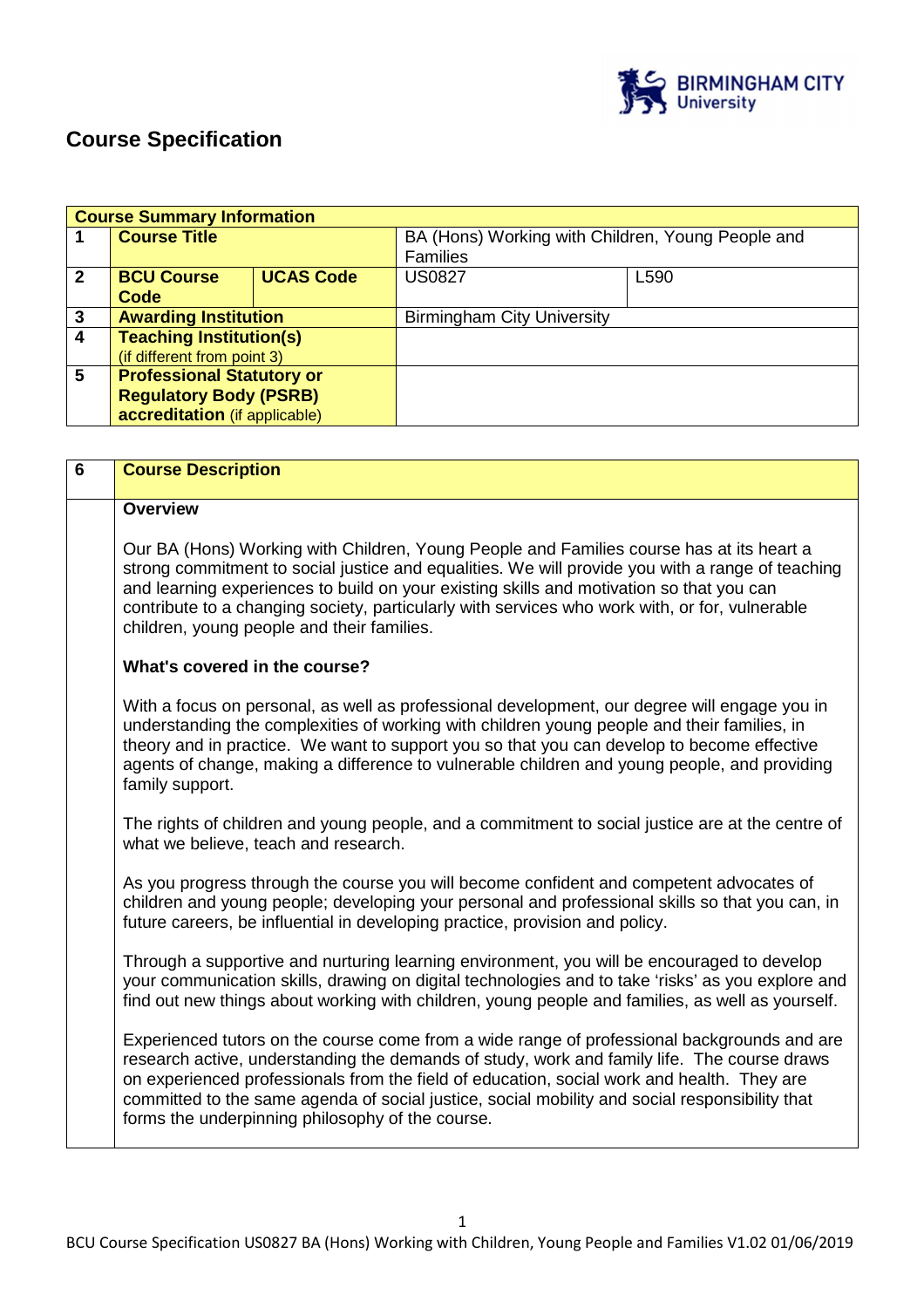

|    | <b>Course Awards</b>                                                                |                |                                  |
|----|-------------------------------------------------------------------------------------|----------------|----------------------------------|
| 7a | <b>Name of Final Award</b>                                                          | <b>Level</b>   | <b>Credits</b><br><b>Awarded</b> |
|    | Bachelor of Arts with Honours Working with Children, Young<br>People and Families   | 6              | 360                              |
| 7b | <b>Exit Awards and Credits Awarded</b>                                              |                |                                  |
|    | Certificate of Higher Education Working with Children, Young<br>People and Families | $\overline{4}$ | 120                              |
|    | Diploma of Higher Education Working with Children, Young<br>People and Families     | 5              | 240                              |
|    | Bachelor of Arts Working with Children, Young People and<br><b>Families</b>         | 6              | 300                              |

| <b>Derogation from the University Regulations</b> |
|---------------------------------------------------|
| Not applicable                                    |

| 9                       | <b>Delivery Patterns</b> |            |                          |               |
|-------------------------|--------------------------|------------|--------------------------|---------------|
| <b>Mode(s) of Study</b> |                          | Location   | <b>Duration of Study</b> | Code          |
| <b>Full Time</b>        |                          | City South | 3 vears                  | <b>US0827</b> |

| 10       | <b>Entry Requirements</b>                                                                                                                                                                              |
|----------|--------------------------------------------------------------------------------------------------------------------------------------------------------------------------------------------------------|
| website. | The admission requirements for this course are stated on the course page of the BCU website at<br>https://www.bcu.ac.uk/ or may be found by searching for the course entry profile located on the UCAS |

| 11                      | <b>Course Learning Outcomes</b>                                                                                                                             |
|-------------------------|-------------------------------------------------------------------------------------------------------------------------------------------------------------|
|                         | By the end of your course you will:                                                                                                                         |
| $\mathbf 1$             | Have a broad and deep knowledge of education, social work and health in all areas of life, from<br>birth to 21 focusing on vulnerability.                   |
| $\overline{2}$          | Understand how the different disciplines; education, social work and health work together in a<br>multidisciplinary manner to support children and families |
| $\overline{\mathbf{3}}$ | Be confident to advocate for children and their families                                                                                                    |
| $\overline{4}$          | Become a confident, ambitious learner with a reflective approach to their learning and<br>development.                                                      |
| 5                       | Be a critical, rational and innovative thinker, who is confident, adaptable and capable of<br>independent enquiry.                                          |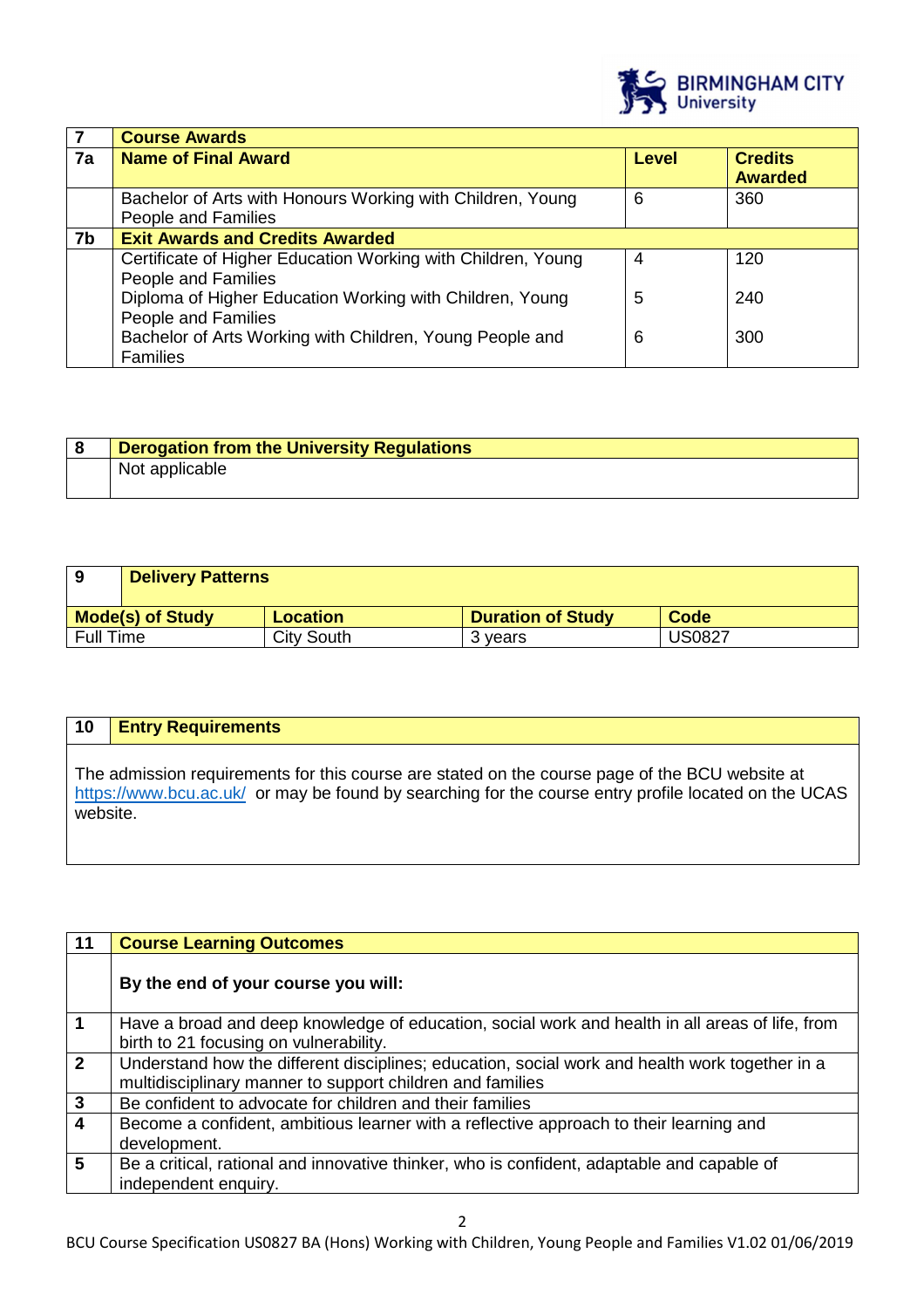

| 6  | Conceive, develop and investigate research questions using appropriate methods.                    |
|----|----------------------------------------------------------------------------------------------------|
| 7  | Have the ability to critically engage with, organise, and analyse information from a range of      |
|    | sources and apply to practice.                                                                     |
| 8  | Be able to apply effective time management and organisational skills.                              |
| 9  | Demonstrate confident communication skills and interpersonal skills with cultural awareness.       |
| 10 | Be ready to take your place as an active, co-operative and responsible citizen in local and global |
|    | society.                                                                                           |
| 11 | Be readily employable, and well-equipped for professional practice and active lifelong learning.   |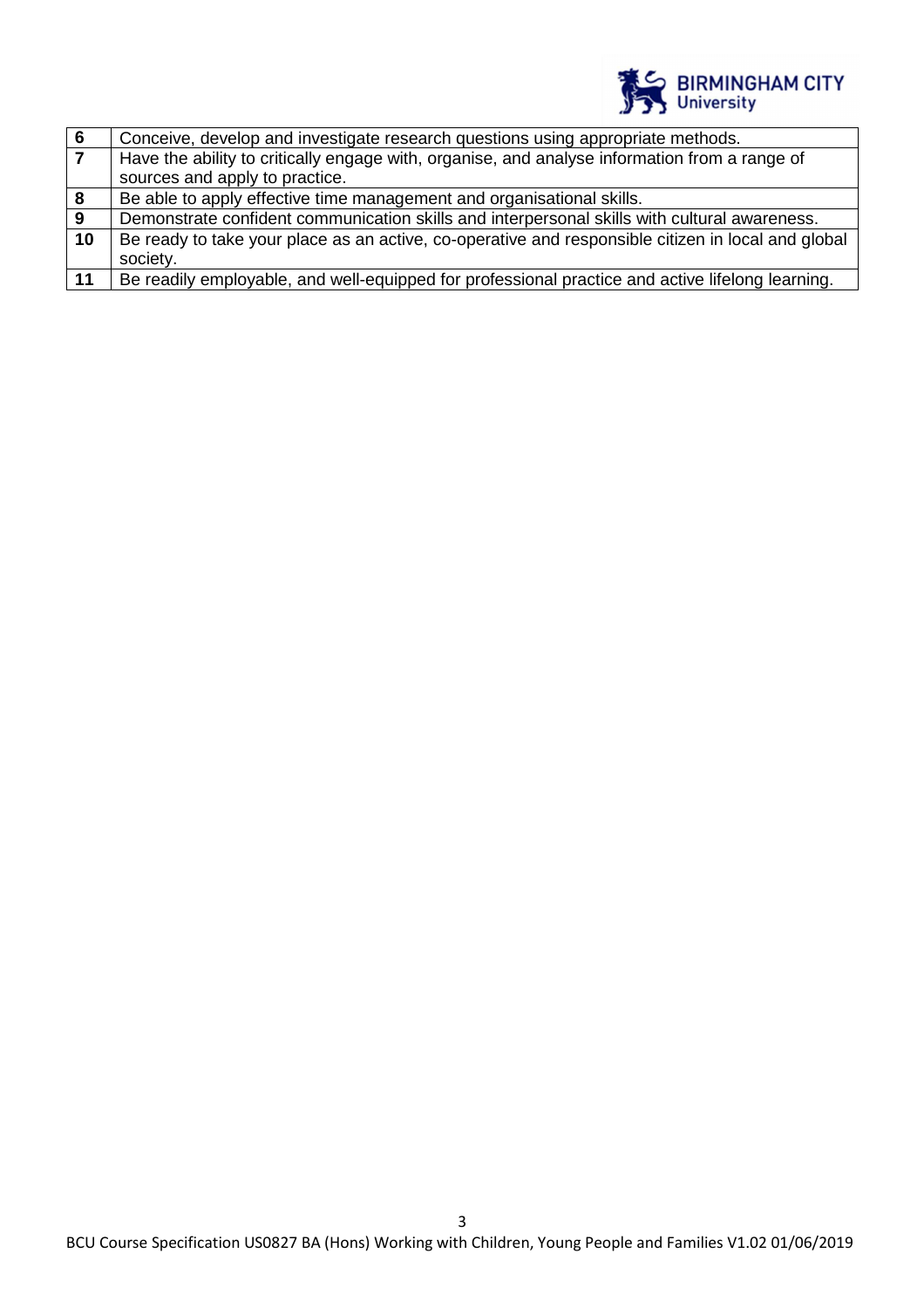

## **12 Course Requirements**

### **12a Level 4:**

**In order to complete this course a student must successfully complete all the following CORE modules (totalling 120 credits):**

| <b>Module Code</b> | <b>Module Name</b>                | <b>Credit Value</b> |
|--------------------|-----------------------------------|---------------------|
| <b>EDU4125</b>     | Working as a Professional         | 40                  |
| <b>EDU4144</b>     | <b>Foundations of Education</b>   | 20                  |
| <b>EDU4145</b>     | <b>Foundations of Health</b>      | 20                  |
| <b>EDU4146</b>     | <b>Foundations of Social Work</b> | 20                  |
| <b>EDU4147</b>     | <b>Interdisciplinary Working</b>  | 20                  |

## **Level 5:**

**In order to complete this course a student must successfully complete all the following CORE modules (totalling 120 credits):** 

| <b>Module Code</b> | <b>Module Name</b>                                                | <b>Credit Value</b> |
|--------------------|-------------------------------------------------------------------|---------------------|
| <b>EDU5141</b>     | Safeguarding and Child Protection                                 | 20                  |
| <b>EDU5142</b>     | Research as a Driver for Policy, Provision and<br><b>Practice</b> | 20                  |
| <b>EDU5159</b>     | Social Justice and Inclusion                                      | 20                  |
| <b>EDU5160</b>     | <b>Effective Collaborative Practice</b>                           | 40                  |
| <b>EDU5161</b>     | <b>Learning from Practice</b>                                     | 20                  |

**Level 6:** 

**In order to complete this course a student must successfully complete all the following CORE modules (totalling 120 credits):** 

| <b>Module Code</b> | <b>Module Name</b>                                          | <b>Credit Value</b> |
|--------------------|-------------------------------------------------------------|---------------------|
| <b>EDU6252</b>     | <b>Exploring Contemporary Perspectives</b>                  | 20                  |
| <b>EDU6253</b>     | <b>Personal and Professional Development</b>                | 20                  |
| <b>EDU6269</b>     | Children and Young People's Rights and<br><b>Identities</b> | 20                  |
| <b>EDU6270</b>     | <b>Global Perspectives of Families and Parenting</b>        | 20                  |
| <b>EDU6271</b>     | Researching Children and Young People's<br><b>Services</b>  | 40                  |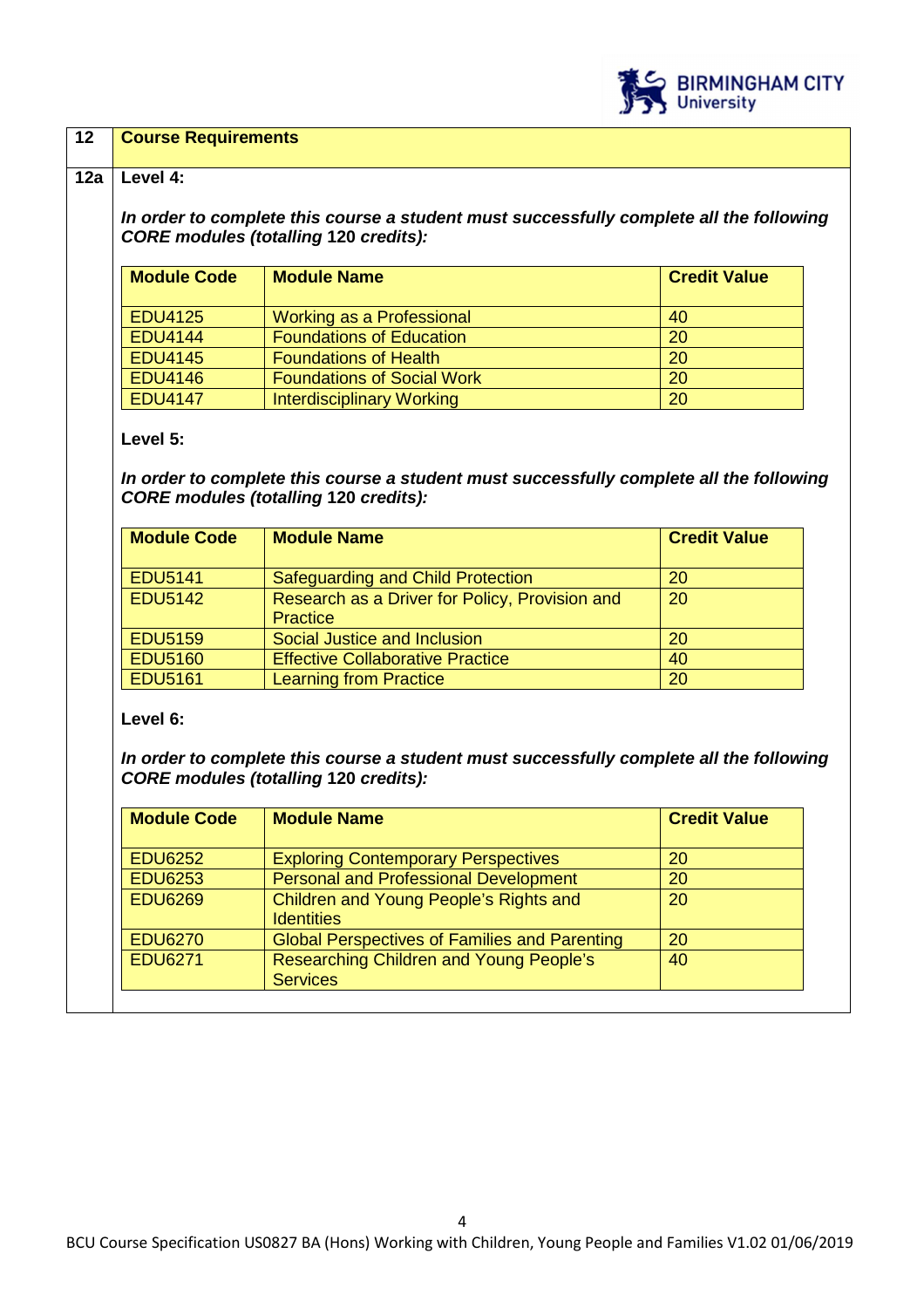

# **12b Structure Diagram**

# **Level 4**

| <b>SEMESTER ONE</b>                             | <b>SEMESTER TWO</b>                             |  |
|-------------------------------------------------|-------------------------------------------------|--|
|                                                 | Core: (all year)                                |  |
| EDU4125: Working as a professional (40 credits) |                                                 |  |
| Core                                            | Core                                            |  |
| EDU4144: Foundations of Education (20 credits)  | EDU4145: Foundations of Health (20 credits)     |  |
| EDU4146: Foundations of Social Work             | EDU4147: Interdisciplinary Working (20 credits) |  |
| $(20 \text{ credits})$                          |                                                 |  |

# **Level 5**

| <b>SEMESTER ONE</b>                                                                                                         | <b>SEMESTER TWO</b>                                                                                                                      |
|-----------------------------------------------------------------------------------------------------------------------------|------------------------------------------------------------------------------------------------------------------------------------------|
| Core (all year)<br>EDU5160: Effective Collaborative Practice (40 credits)                                                   |                                                                                                                                          |
| Core<br>EDU5141: Safeguarding and Child Protection<br>(20 credits)<br>EDU5159: Social Justice and Inclusion<br>(20 credits) | Core<br>EDU5142: Research as a Driver for Policy,<br>Provision and Practice (20 credits)<br>EDU5161: Learning from Practice (20 credits) |

# **Level 6**

| <b>SEMESTER ONE</b>                                                    | <b>SEMESTER TWO</b>                                                        |
|------------------------------------------------------------------------|----------------------------------------------------------------------------|
| Core: (all year)                                                       |                                                                            |
| EDU5160: Effective Collaborative Practice (40 credits)                 |                                                                            |
| EDU6271: Researching Children and Young People's Services (40 credits) |                                                                            |
| Core                                                                   | Core                                                                       |
| EDU6253: Personal and Professional<br>Development (20 credits)         | EDU6269: Children and Young People's Rights<br>and Identities (20 credits) |
| EDU6270: Global Perspectives of Families and<br>Parenting (20 credits) | <b>EDU6252: Exploring Contemporary Perspectives</b><br>(20 credits)        |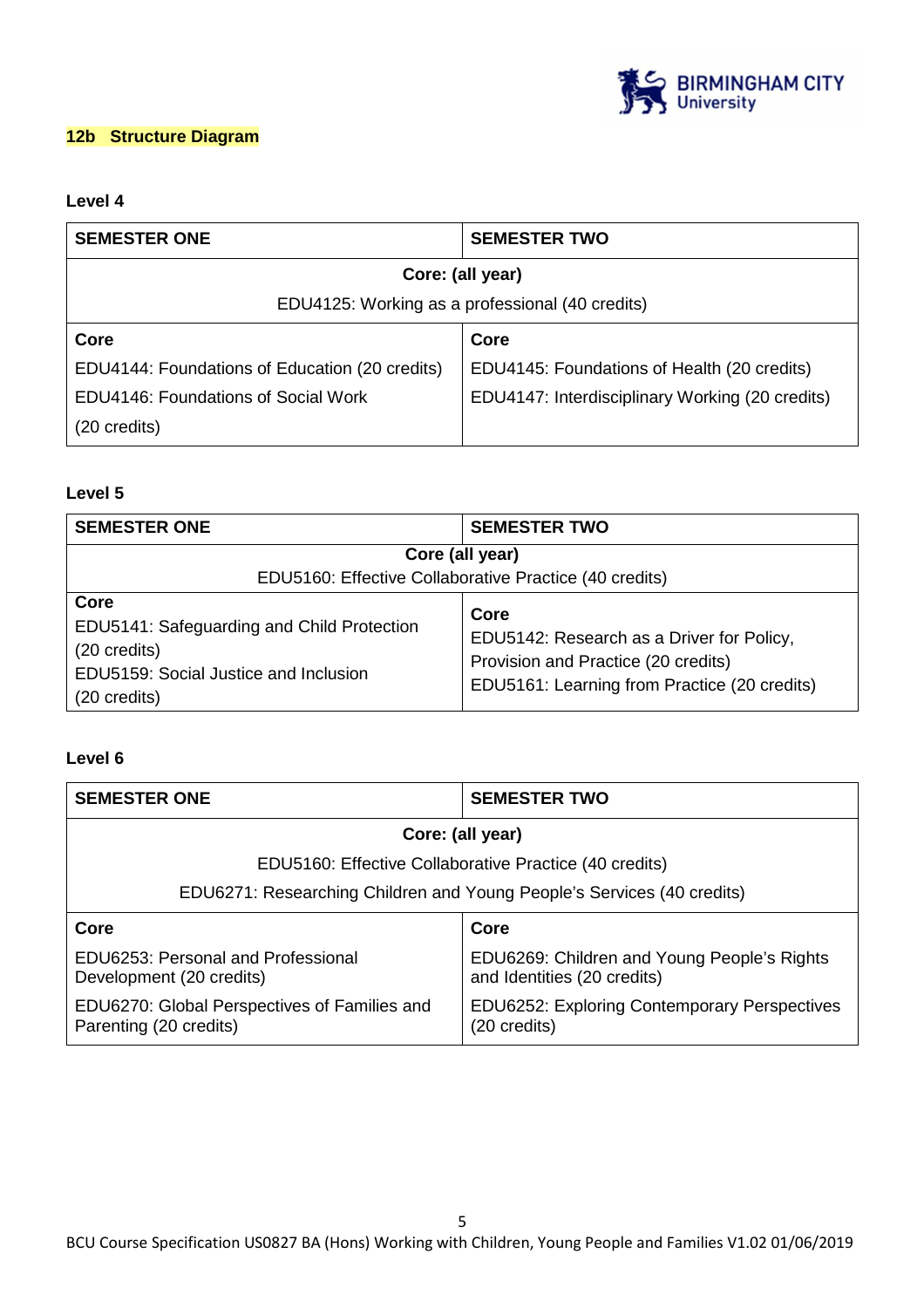

## **13 Overall Student Workload and Balance of Assessment**

Overall student workload consists of class contact hours, independent learning and assessment activity, with each credit taken equating to a total study time of around 10 hours. While actual contact hours may depend on the optional modules selected, the following information gives an indication of how much time students will need to allocate to different activities at each level of the course.

- Scheduled Learning includes lectures, practical classes and workshops, contact time specified in timetable
- Directed Learning includes placements, work-based learning, external visits, on-line activity, Graduate+, peer learning
- Private Study includes preparation for exams

The balance of assessment by mode of assessment (e.g. coursework, exam and in-person) depends to some extent on the optional modules chosen by students. The approximate percentage of the course assessed by coursework, exam and in-person is shown below.

#### **Level 4**

#### **Workload**

## **% time spent in timetabled teaching and learning activity**

| <b>Activity</b>           | <b>Number of Hours</b> |
|---------------------------|------------------------|
| <b>Scheduled Learning</b> | 288                    |
| <b>Directed Learning</b>  | 412                    |
| <b>Private Study</b>      | 500                    |
| <b>Total Hours</b>        | 1200                   |

## **Balance of Assessment**

| <b>Assessment Mode</b> | Percentage |
|------------------------|------------|
| Coursework             | 78%        |
| Exam                   |            |
| In-Person              | 22%        |

#### **Level 5**

#### **Workload**

#### **% time spent in timetabled teaching and learning activity**

| <b>Activity</b>          | <b>Number of Hours</b> |
|--------------------------|------------------------|
| Scheduled Learning       | 284                    |
| <b>Directed Learning</b> | 356                    |
| <b>Private Study</b>     | 560                    |
| <b>Total Hours</b>       | 1200                   |

## **Balance of Assessment**

| <b>Assessment Mode</b> | Percentage |
|------------------------|------------|
| Coursework             | 60%        |
| Exam                   |            |
| In-Person              | 40%        |